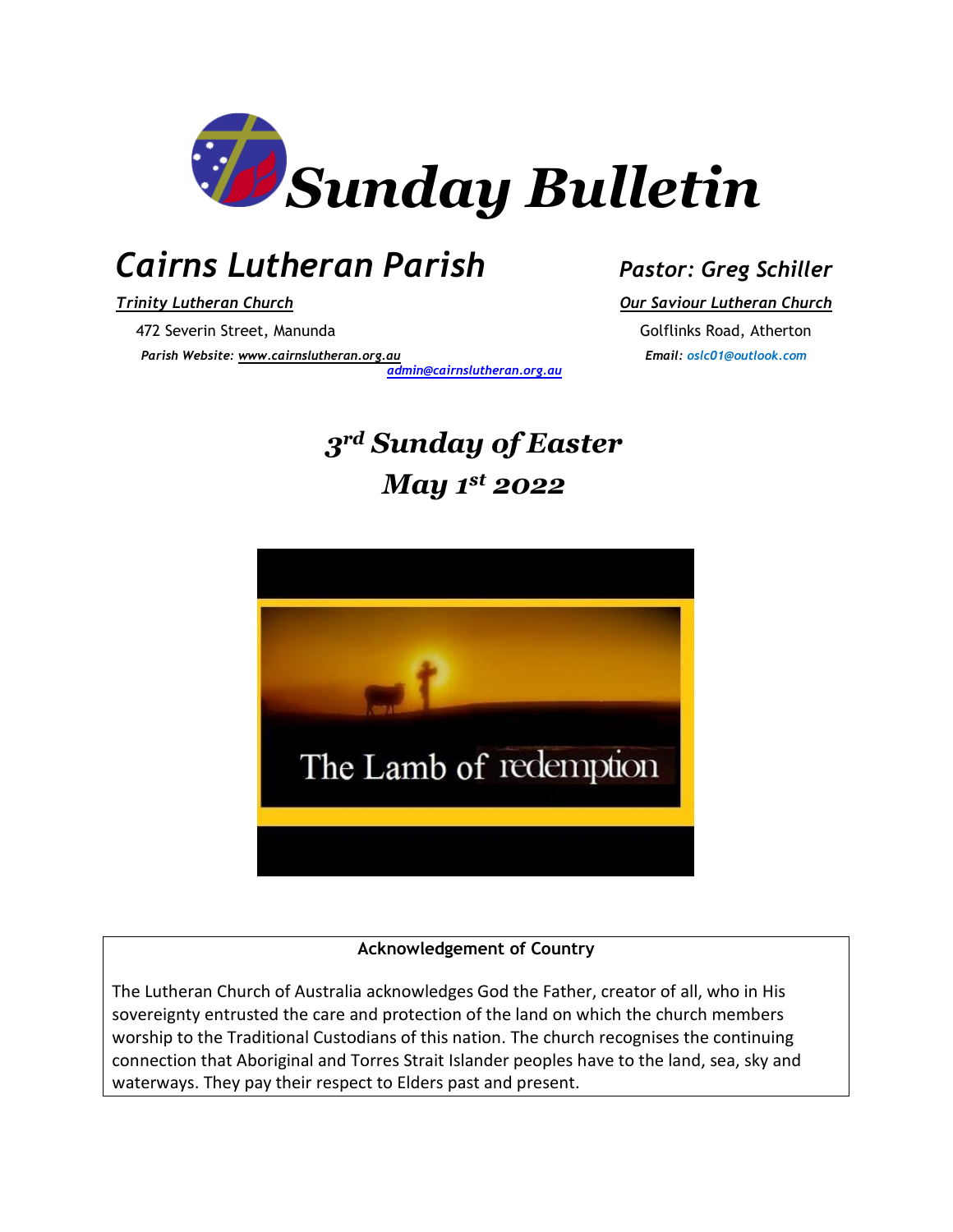

#### *Prayers from the Lutheran*

- Business leaders and employers around the world, that they treat their workers fairly and justly, as the world marks International Workers Day
- Attendees and organisers of the NSW-ACT District Mission and Ministry Conference at Warnambul Retreat and Conference Centre
- Leaders and members of Calvary Lutheran Church Morphett Vale SA
- People of any age who are attempting to discern God's will for their lives as they make decisions and choose career paths
- Organisers and attendees of the Lutheran Women SA-NT Convention scheduled for Lobethal on Thurs
- Young people both within and outside of the LCANZ on the eve of New Zealand's National Youth Week
- Those who are organising, attending and presenting at the Lutheran Women of WA Convention of Parkwood

#### *General Prayers*

Don Ruthenberg who turned 92 recently.

#### *DATE CLAIMER*

*Sunday,* **May 8** there will be no 10:00am service at Trinity. Instead, you are invited to worship at Peace Lutheran College at 9:30 am.

#### *Safety of Children*

Please keep the front gate at church closed. It is not being unwelcoming. It is making sure that we care about keeping our children safe

#### *Trinity Sunday Services*

**Radio 89.1 FM** Sundays at 9:00am a service recorded by Pastor Greg is broadcast. You can also access this at the same time on Cairns FM 89.1 on your devices.

**Online services** LCA has services available online from Hahndorf, SA or Toowoomba, Qld at<https://livestream.com/luthworship>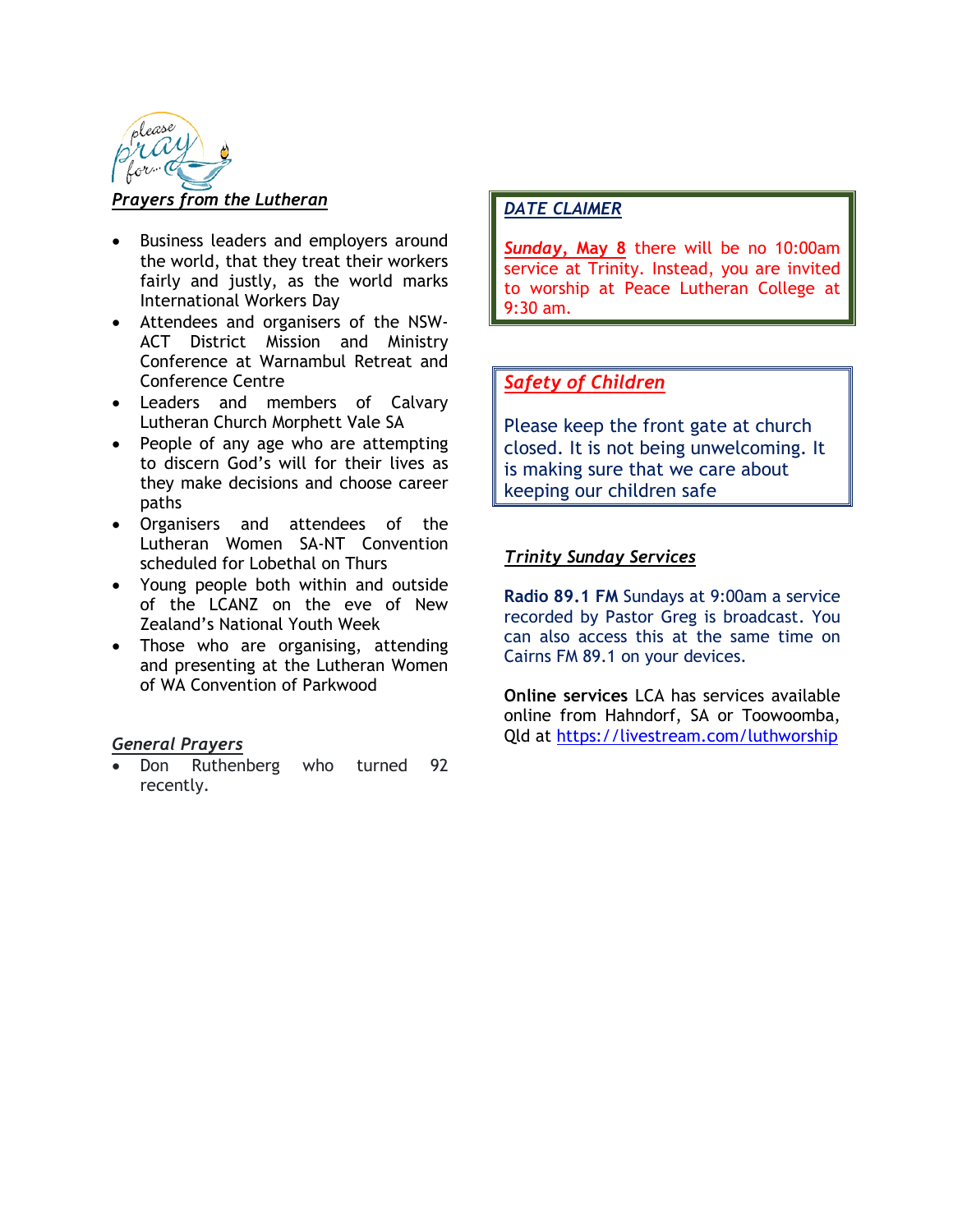

#### *Anniversary Celebrations*



The Home Mission in Central and Northern Queensland was started in 1928 by Pastor A Muller, followed by Pastor E Schulz in 1929. Over the following years several pastors took services in Ingham, Innisfail, Cairns, Mossman and Mt Isa. In 1962 a permanent pastor, Pastor James Larsen, took up residence in Cairns. In August 1962 Pastor Roehler from the Home Mission Board came to Cairns to form a congregation and it was called Trinity Lutheran Church, after Trinity Bay. (from *History of the Lutheran Church in Cairns and Atherton* by John Benfer)

The church built soon after the formation of Trinity Congregation became too small as numbers had increased. A new church was built by a local builder, with the help of a dedicated band of volunteers who gave up their weekends to keep down costs. On Sunday, March 22, 1992 the new Trinity Lutheran Church was opened and dedicated by Pastor Renner.

2022 is a special year for this congregation as we celebrate the  $60<sup>th</sup>$  anniversary of the formation of Trinity Lutheran Church, Cairns and the 30<sup>th</sup> anniversary of the dedication of the new church building. With the assistance of a grant from LLL, these anniversaries will be celebrated at the 9:00am service on Sunday May 29, followed by a catered brunch.

The focus for the Anniversary service is children and youth, as they are the future of our church. We have witnessed the growth of Children's Church each Sunday and its effect, not only on the children, but on every member of the congregation. There is now a connection, a warm, intergenerational connection, between the children and the other members of the congregation, evident in the smiles and the lightness of heart as we listen to what the children have learnt each Sunday.

At the anniversary service we hope to reconnect with those young people who have been baptised or confirmed at Trinity in the past five years; with pastors who have led us in our sharing of the Word of God in Far North Queensland; and with the communities who have been part of our worship family in the north as we walk *Hand in Hand* with Jesus.

Put this date in your calendars and look for regular updates in the Bulletin.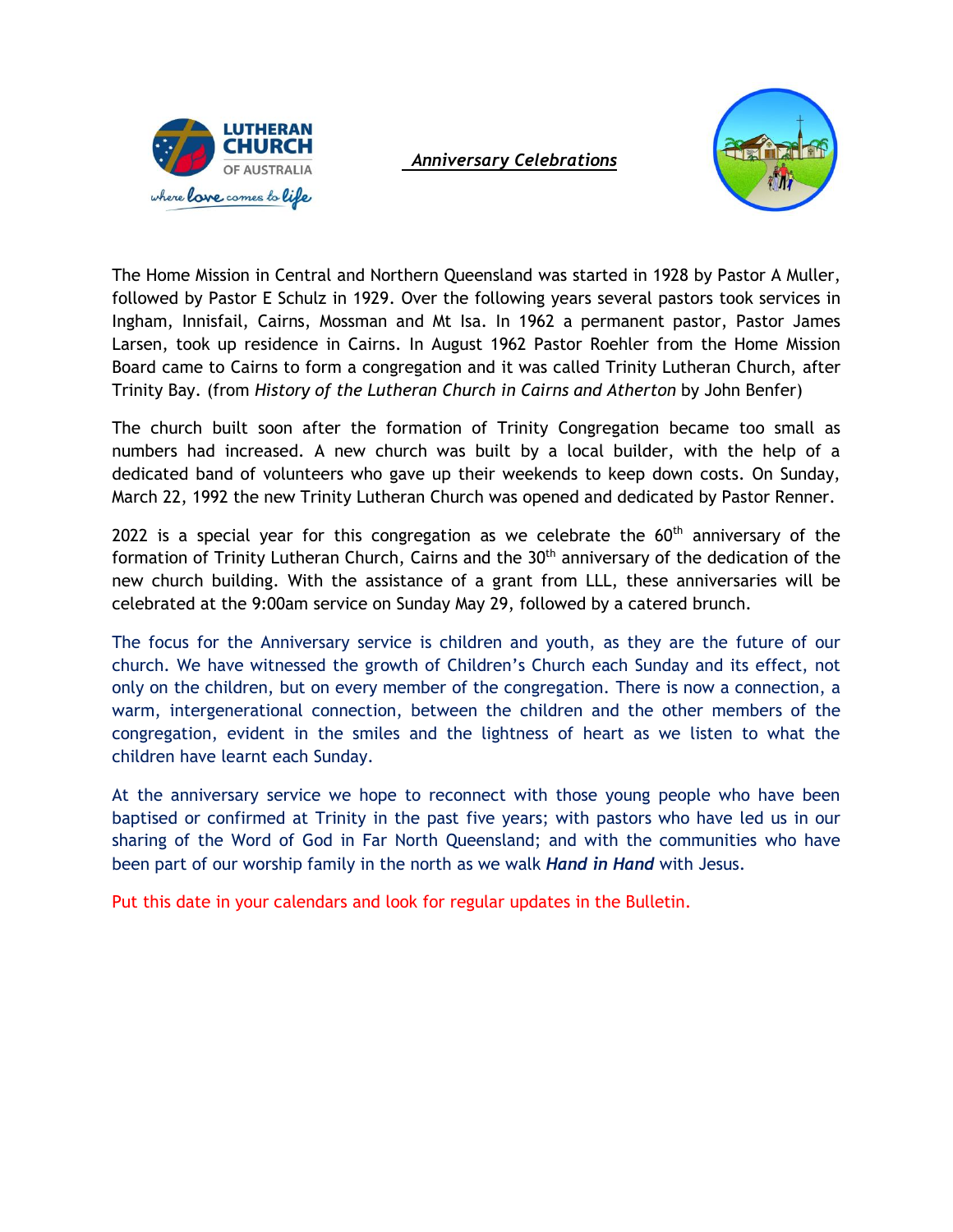*Something to think about from Grow Ministries*



# **Allowing Space**

**By Rachel Schilling**

**How quickly does your week fill up? The term starts and once again it's full swing back into school activities, after school activities, church activities and sport. We spend many hours in the car going from place to place, participating in wholesome, important and growing opportunities, but I wonder how often you get time to pause?**

**How much space is there in your day for the accidental? The shared conversation? The time to be really present?**

I was encouraged this year to think about the idea of allowing margin in my day. To really be present to a space and some time that isn't scheduled. You might call it a little bit of wriggle room. But a little bit of wriggle room that might just let God in.

Too often, I've caught myself at the end of the day, saying prayers with my children and the thought has crossed my mind that this is the first time I've spoken with God today.

I've missed the opportunity to go visit my elderly neighbour because I thought I had more pressing things to get done. I've forgotten that when my husband walks through the door, we've not shared the last 8 hours together and I diminish how he is feeling in my nonacknowledgement to 'get dinner ready.'

Far too often, God is my last resort, or my non-thought or not on my 'list' until I'm desperate. How can God get in when we fill our days to the full?

**We can create space, or allow a time of margin.**

We can plan for a time of day that centres on him. It might be just once a week, but it's a wonderful small step. Think about the things that really influence your faith – reading the Bible, praying, being in nature, walking along the beach, singing songs of worship etc.

Where is the space you feel most is connected with God? Jesus showed us that time alone was important to his relationship with God, and he also showed us the time with others is important in growing in our relationship together and with God.

Allowing space in my week for myself and more space for my family has become such a blessing. It has become something I yearn more and more for. I pray it becomes your breathing space too, and a blessing for your family.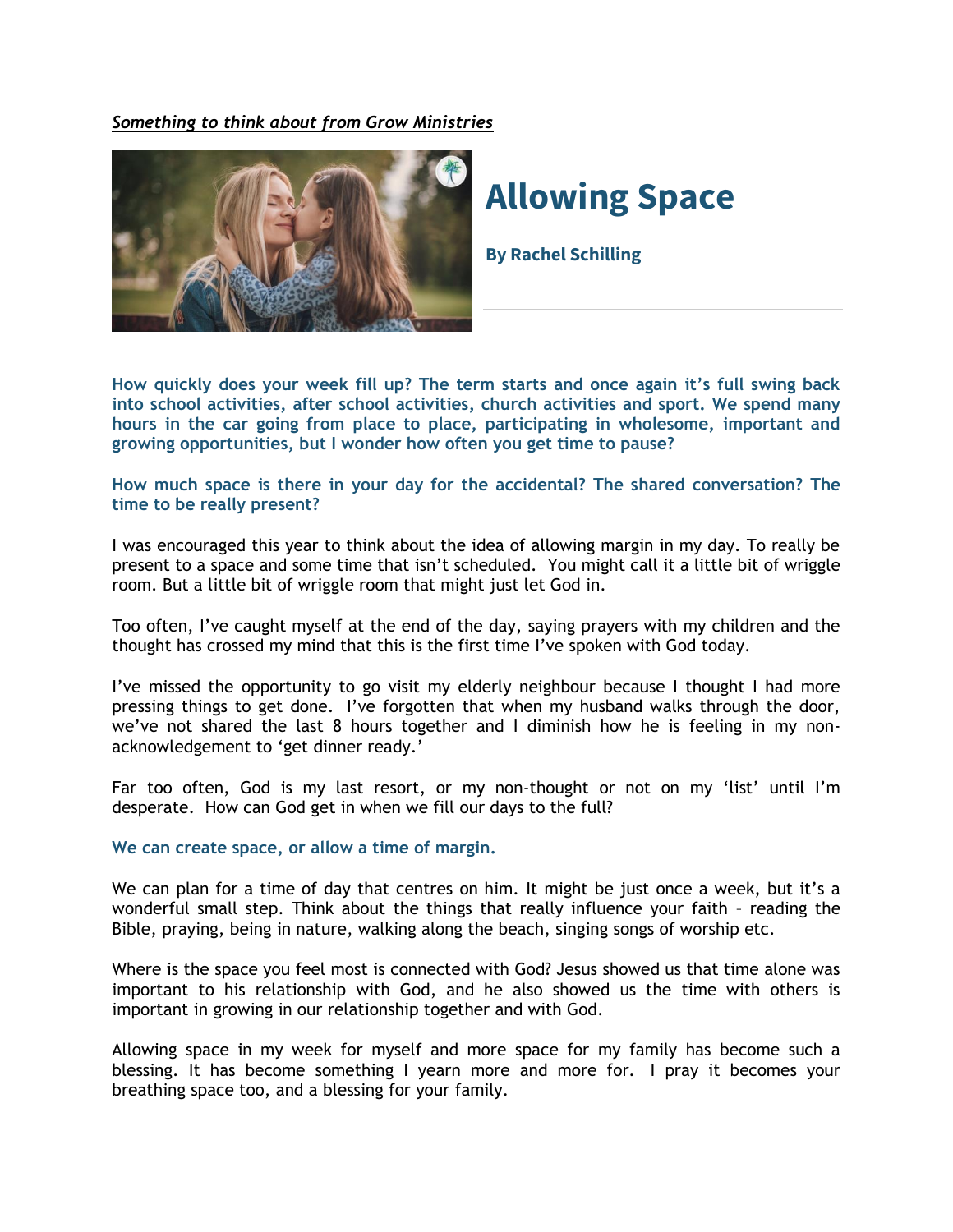### *Roof* **Screws Replacement Maintenance**

Would you like to assist in funding this project? Why not help by donating:



A box of screws (\$50.00) OR A half box of screws (\$25.00) OR

Just a few screws (any amount)

4000 screws required @ 50c per screw.

100 screws per box =  $$50.00$  per box.

Any donations will be thankfully received and will be tracked using this chart.





#### *Rosters for 8:00am service Please arrange a swap if you cannot help on your allocated day.*

|                                  | May 1 <sup>st</sup>      | May 8 <sup>th</sup>                   | May 15 <sup>th</sup>              | May $22nd$                       |
|----------------------------------|--------------------------|---------------------------------------|-----------------------------------|----------------------------------|
| Lesson<br><b>Reader</b>          | Elaine Krenske           | Jenny Henselheit                      | Dean Hausler                      | <b>Audrey Gardiner</b>           |
| <b>Ushers</b>                    | D & E Hausler            | D & E Hausler                         | A Gardiner                        | A Gardiner                       |
| <b>Powerpoint</b>                | Rod Krenske              | Bernie Weidner                        | Rod Krenske                       | <b>Richard Lehmann</b>           |
| <b>Church</b><br><b>Cleaning</b> | Irene & George Dimara    | Sheryl & Anna<br>Rosendale            | M Fraser & Maggie<br>Smid         | Anita Moran/Karla<br>Spanagel    |
| <b>Flowers</b>                   | Irene Dimara             | Trischa Thorne                        | Maggie Smid                       | Anita Moran                      |
| Sanitising<br><b>Toilets</b>     | Uta H, Patricia S, Pam S | Raelene, Noelene,<br>Marianne, Sayaka | Sheryl, Dean & Elaine,<br>Maria B | Avryl, Peter & Kathy C,<br>Pat W |
| Mowing                           | John F/Peter S           | John F/Peter S                        | John F/Peter S                    | John F/ Peter S                  |